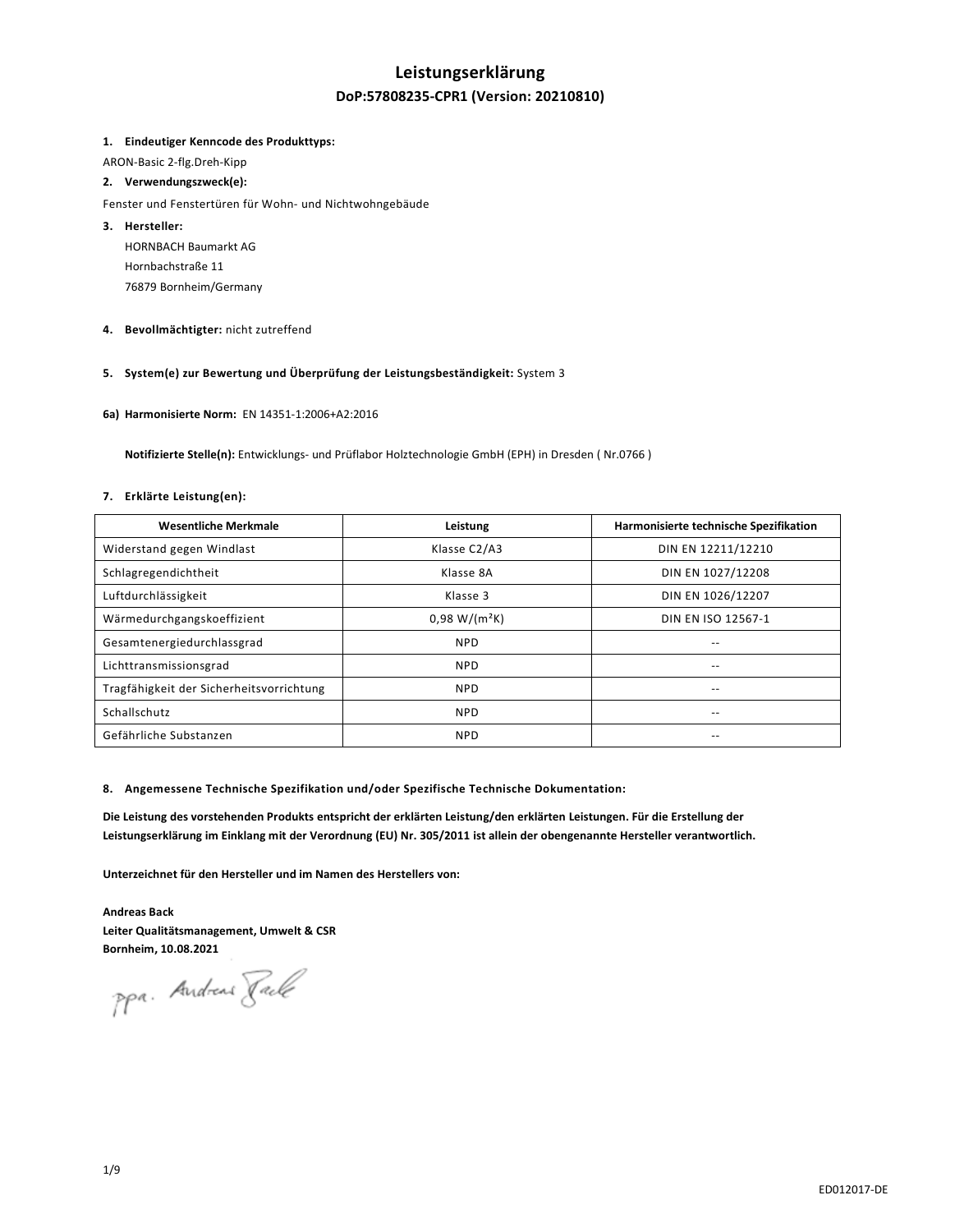# **Declaration of Performance**

# **DoP:57808235-CPR1 (Version: 20210810)**

#### **1. Unique identification code of the product type:**

ARON-Basic 2 leaf tilt & turn

### **2. Purpose(s):**

Windows and French doors for residential and non-residential buildings

#### **3. Manufacturer:**

HORNBACH Baumarkt AG Hornbachstraße 11 76879 Bornheim/Germany

**4. Authorised officer:** Not applicable

# **5. System(s) for the assessment and verification of constancy of performance:** System 3

**6a) Harmonised standard:** EN 14351-1:2006+A2:2016

 **Notified body/bodies:** Entwicklungs- und Prüflabor Holztechnologie GmbH (EPH) in Dresden, Germany (No. 0766)

#### **7. Declared performance(s):**

| <b>Essential characteristics</b>     | Performance     | Harmonised technical specification |
|--------------------------------------|-----------------|------------------------------------|
| Resistance to wind load              | Class C2/A3     | DIN EN 12211/12210                 |
| Driving rain resistance              | Class 8A        | DIN EN 1027/12208                  |
| Air permeability                     | Class 3         | DIN EN 1026/12207                  |
| Heat transfer coefficient            | $0.98 W/(m^2K)$ | DIN EN ISO 12567-1                 |
| Total energy transmittance           | <b>NPD</b>      | $-$                                |
| Light transmittance                  | <b>NPD</b>      |                                    |
| Bearing capacity of safety equipment | <b>NPD</b>      | $- -$                              |
| Sound insulation                     | <b>NPD</b>      | $-$                                |
| Harmful substances                   | <b>NPD</b>      | $-$                                |

#### **8. Appropriate Technical Documentation and/or Specific Technical Documentation:**

**The performance of the product identified above is in conformity with the set of declared performance/s. This declaration of performance is issued, in accordance with Regulation (EU) No 305/2011, under the sole responsibility of the manufacturer identified above.** 

**Signed for and on behalf of the manufacturer by:** 

**Andreas Back Head of Quality Assurance, Environmental Issues & CSR At Bornheim on 10.08.2021** 

ppa. Andreas Fack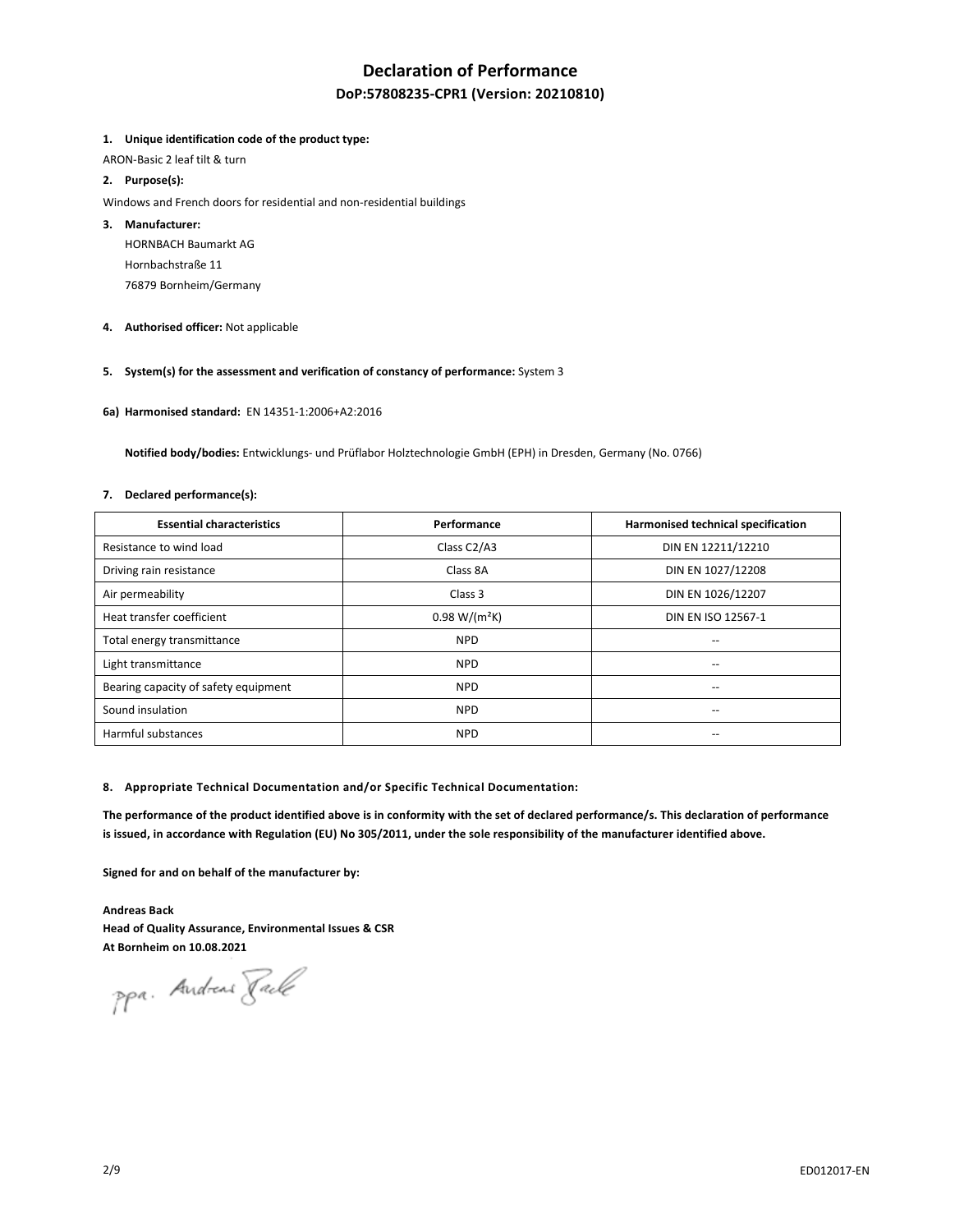# **Déclaration de performance**

# **DoP:57808235-CPR1 (Version 20210810)**

#### **1. Code d'identification clair du type de produit :**

ARON-Basic 2 vantaux oscillo-battants

### **2. Utilisation(s) prévue(s) :**

- Fenêtres et portes-fenêtres pour bâtiments résidentiels ou non-résidentiels
- **3. Fabricant :**

HORNBACH Baumarkt AG Hornbachstraße 11 76879 Bornheim/Germany

**4. Responsable :** non pertinent

# **5. Système(s) pour évaluer et contrôler la résistance de performance :** Système 3

#### **6a) Norme harmonisée :** EN 14351-1:2006+A2:2016

 **Institut(s) notifié(s) :** Entwicklungs- und Prüflabor Holztechnologie GmbH (Laboratoire de développement et de contrôle Technologie du bois) (EPH) à Dresde (n° 0766)

#### **7. Performance(s) déclarée(s) :**

| Caractéristiques essentielles                     | Performance                         | Spécifications techniques harmonisées |
|---------------------------------------------------|-------------------------------------|---------------------------------------|
| Résistance au vent                                | Classe C2/A3                        | DIN EN 12211/12210                    |
| Etanchéité aux précipitations                     | Classe 8A                           | DIN EN 1027/12208                     |
| Perméabilité à l'air                              | Classe 3                            | DIN EN 1026/12207                     |
| Coefficient de transmission thermique             | $0,98 W/(m^2K)$                     | DIN EN ISO 12567-1                    |
| Coefficient global de transmission<br>énergétique | NPD (pas de performance déterminée) |                                       |
| Degré de transmission lumineuse                   | NPD (pas de performance déterminée) | --                                    |
| Viabilité du dispositif de sécurité               | NPD (pas de performance déterminée) |                                       |
| Protection acoustique                             | NPD (pas de performance déterminée) |                                       |
| Substances dangereuses                            | NPD (pas de performance déterminée) |                                       |

**8. Documentation technique appropriée et/ou documentation technique spécifique :** 

**Les performances du produit identifié ci-dessus sont conformes aux performances déclarées. Conformément au règlement (UE) n o 305/2011, la présente déclaration des performances est établie sous la seule responsabilité du fabricant mentionné ci-dessus.** 

**Signé pour le fabricant et en son nom par :** 

**Andreas Back Directeur Management de la qualité & CSR À Bornheim, le 10.08.2021** 

ppa. Andreas Tack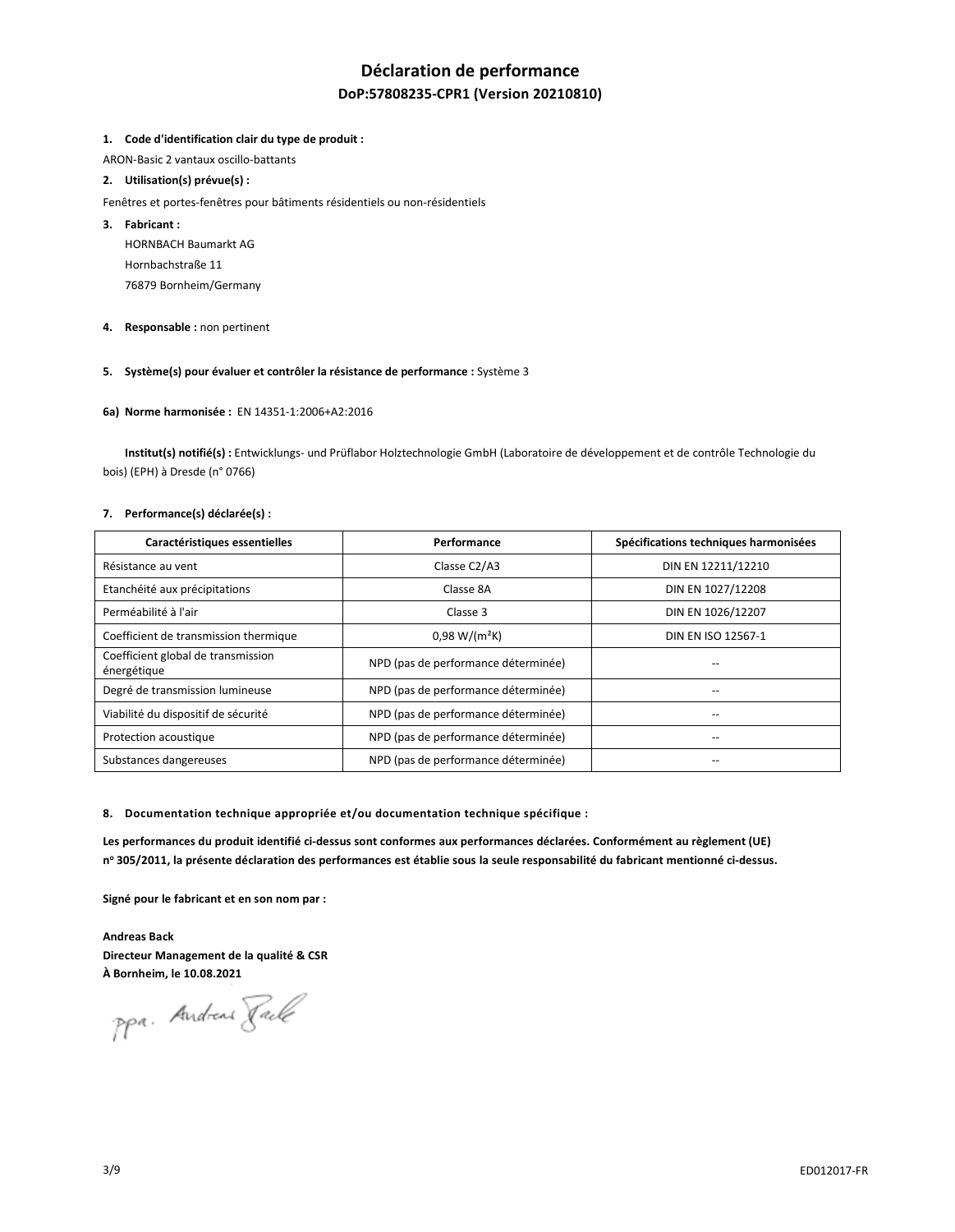# **Dichiarazione di prestazione**

# **DoP:57808235-CPR1 (Versione 20210810)**

#### **1. Codice univoco del tipo di prodotto:**

ARON-Basic anta-ribalta doppia

### **2. Scopo/i d'impiego:**

- Finestre e porte-finestre per edifici abitativi e non abitativi
- **3. Fabbricante:**

HORNBACH Baumarkt AG Hornbachstraße 11 76879 Bornheim/Germany

**4. Responsabile:** non pertinente

# **5. Sistema/i di valutazione e controllo della resistenza del prodotto:** Sistema 3

**6a) Norma armonizzata:** EN 14351-1:2006+A2:2016

 **Organismo/i notificato/i:** Entwicklungs- und Prüflabor Holztechnologie GmbH (EPH) a Dresda (n. 0766 )

#### **7. Prestazione/i dichiarata/e:**

| Caratteristiche essenziali                     | Prestazione                           | Specifiche tecniche armonizzate |
|------------------------------------------------|---------------------------------------|---------------------------------|
| Resistenza al carico vento                     | Classe C2/A3                          | DIN EN 12211/12210              |
| Tenuta alla pioggia battente                   | Classe 8A                             | DIN EN 1027/12208               |
| Permeabilità all'aria                          | Classe 3                              | DIN EN 1026/12207               |
| Coefficiente di trasmissione termica           | $0.98 W/(m^2K)$                       | DIN EN ISO 12567-1              |
| Grado di passaggio totale dell'energia         | NPD (nessuna performance determinata) | --                              |
| Grado di trasmissione della luce               | <b>NPD</b>                            | --                              |
| Capacità portante del dispositivo di sicurezza | <b>NPD</b>                            | --                              |
| Insonorizzazione                               | <b>NPD</b>                            | --                              |
| Sostanze pericolose                            | <b>NPD</b>                            | --                              |

#### **8. Documentazione tecnica appropriata e/o documentazione tecnica specifica:**

**La prestazione del prodotto sopra identificato è conforme all'insieme delle prestazioni dichiarate. La presente dichiarazione di responsabilità viene emessa, in conformità al regolamento (UE) n. 305/2011, sotto la sola responsabilità del fabbricante sopra identificato.** 

**Firmato a nome e per conto del fabbricante da:** 

**Andreas Back Responsabile Qualità & CSR In Bornheim addì 10.08.2021** 

ppa. Andreas Fack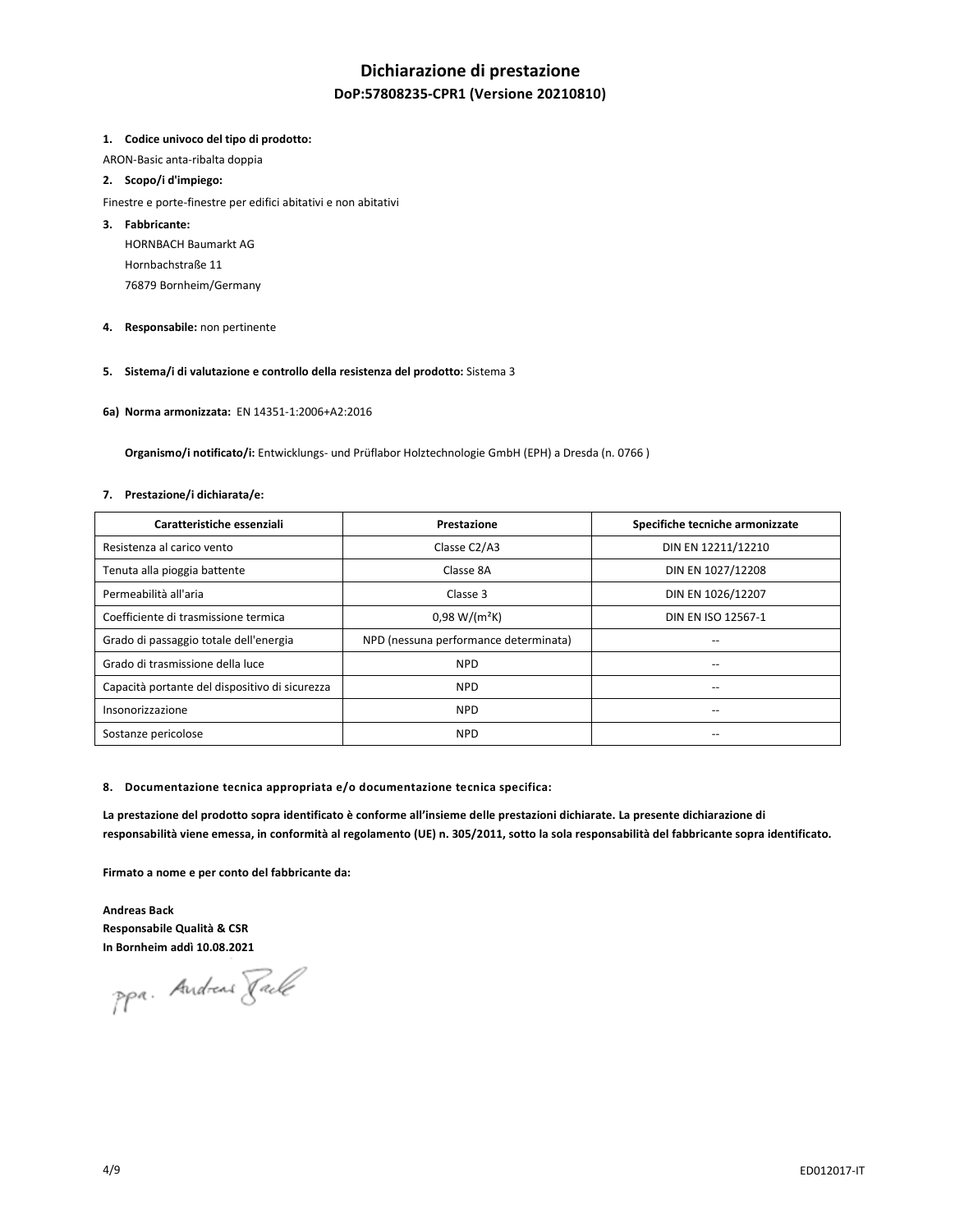# **Prestatieverklaring DoP:57808235-CPR1 (Versie 20210810)**

#### **1. Unieke identificatiecode van het producttype:**

ARON-basic 2-vlg.draai-kiep

### **2. Gebruiksdoel(en):**

- Ramen en glazen deuren voor woon- en niet-woongebouwen
- **3. Fabrikant:**

HORNBACH Baumarkt AG Hornbachstraße 11 76879 Bornheim/Duitsland

**4. Gevolmachtigde:** niet van toepassing

# **5. Syste(e)m(en) voor de beoordeling en verificatie van de bestendigheid van de prestaties:** Systeem 3

**6a) Geharmoniseerde norm:** EN 14351-1:2006+A2:2016

 **Aangemelde instantie(s):** Entwicklungs- und Prüflabor Holztechnologie GmbH (EPH) in Dresden (nr. 0766)

#### **7. Aangegeven prestatie(s):**

| Essentiële kenmerken                           | Prestatie       | Geharmoniseerde technische specificatie |
|------------------------------------------------|-----------------|-----------------------------------------|
| Weerstand tegen windbelasting                  | Klasse C2/A3    | EN 12211/12210                          |
| Slagregendichtheid                             | Klasse 8A       | EN 1027/12208                           |
| Luchtdoorlatendheid                            | Klasse 3        | EN 1026/12207                           |
| Warmtedoorgangscoëfficiënt                     | $0,98 W/(m^2K)$ | EN-ISO 12567-1                          |
| Totale energiedoorlatingsfactor                | <b>NPD</b>      | --                                      |
| Lichttransmissiegraad                          | <b>NPD</b>      | --                                      |
| Draagvermogen van de<br>veiligheidsvoorziening | <b>NPD</b>      |                                         |
| Geluidswering                                  | <b>NPD</b>      | --                                      |
| Gevaarlijke substanties                        | <b>NPD</b>      |                                         |

#### **8. Geëigende technische documentatie en/of specifieke technische documentatie:**

**De prestaties van het hierboven omschreven product zijn conform de aangegeven prestaties. Deze prestatieverklaring wordt in overeenstemming met Verordening (EU) nr. 305/2011 onder de exclusieve verantwoordelijkheid van de hierboven vermelde fabrikant verstrekt.** 

**Ondertekend voor en namens de fabrikant door:** 

**Andreas Back hoofd Kwaliteitsmanagement & CSR Te Bornheim op 10.08.2021** 

ppa. Andreas Fack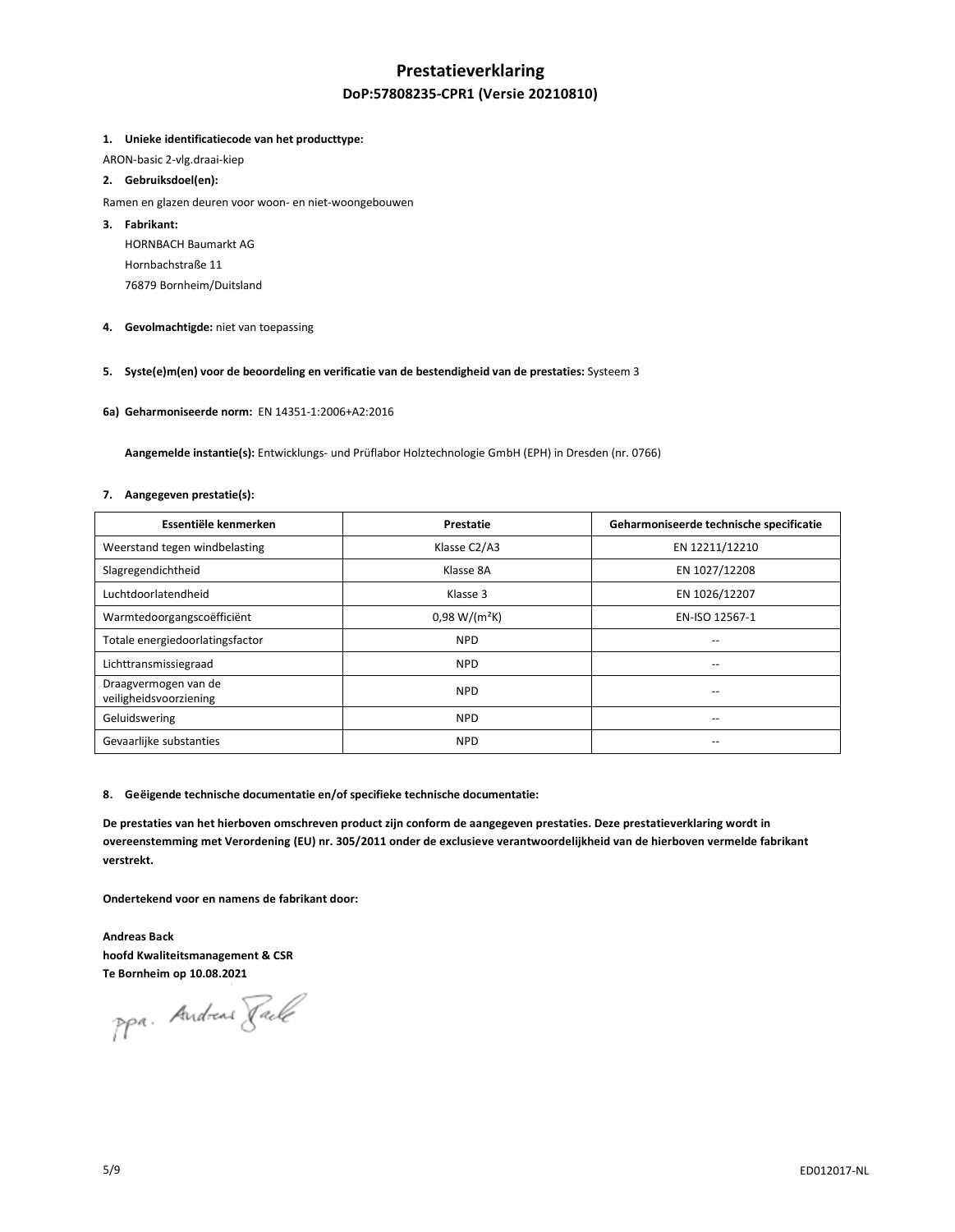# **Prestandadeklaration**

# **DoP:57808235-CPR1 (Version 20210810)**

#### **1. Unik ID-kod för produkttypen:**

ARON-Basic 2-bågad vrid-tipp

#### **2. Användningsändamål:**

- Fönster och fönsterdörrar för bostads- och icke-bostadshus
- **3. Tillverkare:** 
	- HORNBACH Baumarkt AG Hornbachstraße 11 76879 Bornheim/Tyskland
- **4. Befullmäktigad:** irrelevant
- **5. System för värdering och kontroll av prestandakontinuitet:** System 3
- **6a) Harmoniserad standard:** EN 14351-1:2006+A2:2016

 **Officiellt certifieringsorgan:** Entwicklungs- und Prüflabor Holztechnologie GmbH (EPH) i Dresden (nr 0766) (Utvecklings- och provningslaboratorium för träteknik)

### **7. Deklarerad(e) prestanda:**

| Väsentliga kännetecken         | Prestanda       | Harmoniserad teknisk specifikation |
|--------------------------------|-----------------|------------------------------------|
| Motstånd mot vindkraft         | Klass C2/A3     | DIN EN 12211/12210                 |
| Täthet vid slagregn            | Klass 8A        | DIN EN 1027/12208                  |
| Luftgenomtränglighet           | Klass 3         | DIN EN 1026/12207                  |
| Värmegenomgångskoefficient     | $0.98 W/(m^2K)$ | DIN EN ISO 12567-1                 |
| Total energitransmittans       | ej fastställd   |                                    |
| Ljustransmissionsfaktor        | ej fastställd   | --                                 |
| Säkerhetsanordningens bärighet | ej fastställd   | --                                 |
| Ljudisolering                  | ej fastställd   | --                                 |
| Farliga substanser             | ej fastställd   |                                    |

**8. Lämplig teknisk dokumentation och/eller särskild teknisk dokumentation:** 

**Prestandan för ovanstående produkt överensstämmer med den angivna prestandan. Denna prestandadeklaration har utfärdats i enlighet med förordning (EU) nr 305/2011 på eget ansvar av den tillverkare som anges ovan.** 

**Undertecknad på tillverkarens vägnar av:** 

**Andreas Back ledare för kvalitetsmanagement & CSR Bornheim den 10.08.2021** 

ppa. Andreas Jack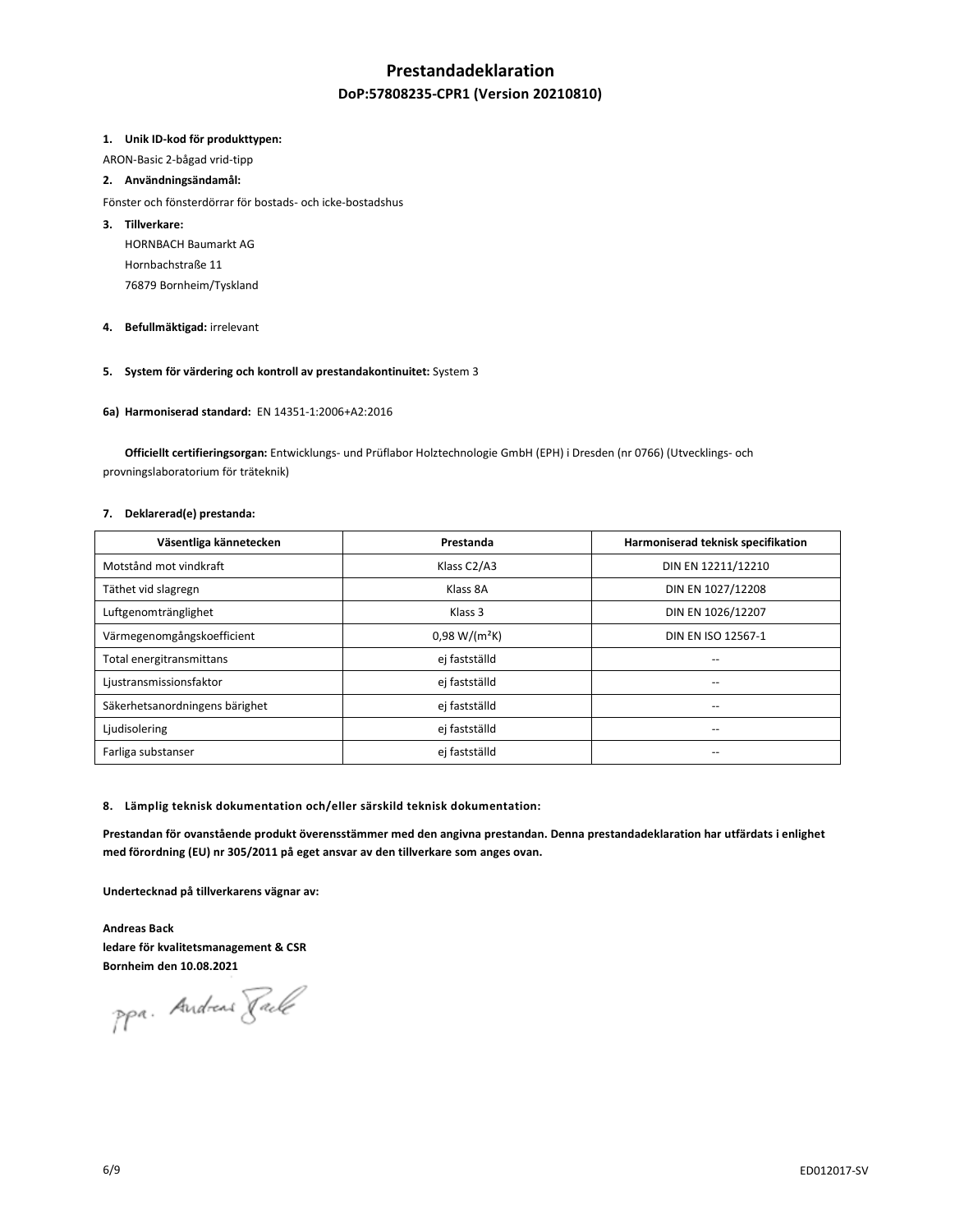# **Prohlášení o výkonu DoP:57808235-CPR1 (Verze 20210810)**

#### **1. Jednoznačný identifikační kód typu výrobku:**

ARON-Basic dvoukřídlé, otočné-sklopné

### **2. Účel(y) použití:**

- Okna a balkónové dveře pro bytové a nebytové budovy
- **3. Výrobce:**

HORNBACH Baumarkt AG Hornbachstraße 11 76879 Bornheim/Německo

- **4. Zplnomocněná osoba:** irelevantní
- **5. Systém(y) pro hodnocení a kontrolu výkonové stálosti:** Systém 3
- **6a) Harmonizovaná norma:** EN 14351-1:2006+A2:2016

 **Notifikované(á) místo(a):** Entwicklungs- und Prüflabor Holztechnologie GmbH (EPH) v Drážďanech (č. 0766)

#### **7. Prohlášený(é) výkon(y):**

| Podstatné vlastnosti             | Výkon                              | Harmonizovaná technická specifikace |
|----------------------------------|------------------------------------|-------------------------------------|
| Odolnost proti zatížení větrem   | Třída C2/A3                        | DIN EN 12211/12210                  |
| Těsnost vůči nárazovému dešti    | třída 8A                           | DIN EN 1027/12208                   |
| Průvzdušnost                     | Třída 3                            | DIN EN 1026/12207                   |
| Součinitel prostupu tepla        | $0.98 W/(m^2K)$                    | DIN EN ISO 12567-1                  |
| Celková prostupnost energie      | NPD (žádný ukazatel není stanoven) | --                                  |
| Stupeň prostupu světla           | NPD (žádný ukazatel není stanoven) |                                     |
| Únosnost bezpečnostního zařízení | NPD (žádný ukazatel není stanoven) | $-$                                 |
| Zvuková izolace                  | NPD (žádný ukazatel není stanoven) | $-$                                 |
| Nebezpečné látky                 | NPD (žádný ukazatel není stanoven) |                                     |

#### **8. Příslušná technická dokumentace a/nebo specifická technická dokumentace:**

Vlastnosti výše uvedeného výrobku jsou ve shodě se souborem deklarovaných vlastností. Toto prohlášení o vlastnostech se v souladu s **nařízením (EU) č. 305/2011 vydává na výhradní odpovědnost výrobce uvedeného výše.**

**Podepsáno za výrobce a jeho jménem:** 

**Andreas Back vedoucí oddělení kvality & CSR V Bornheim dne 10.08.2021** 

ppa. Andreas Fack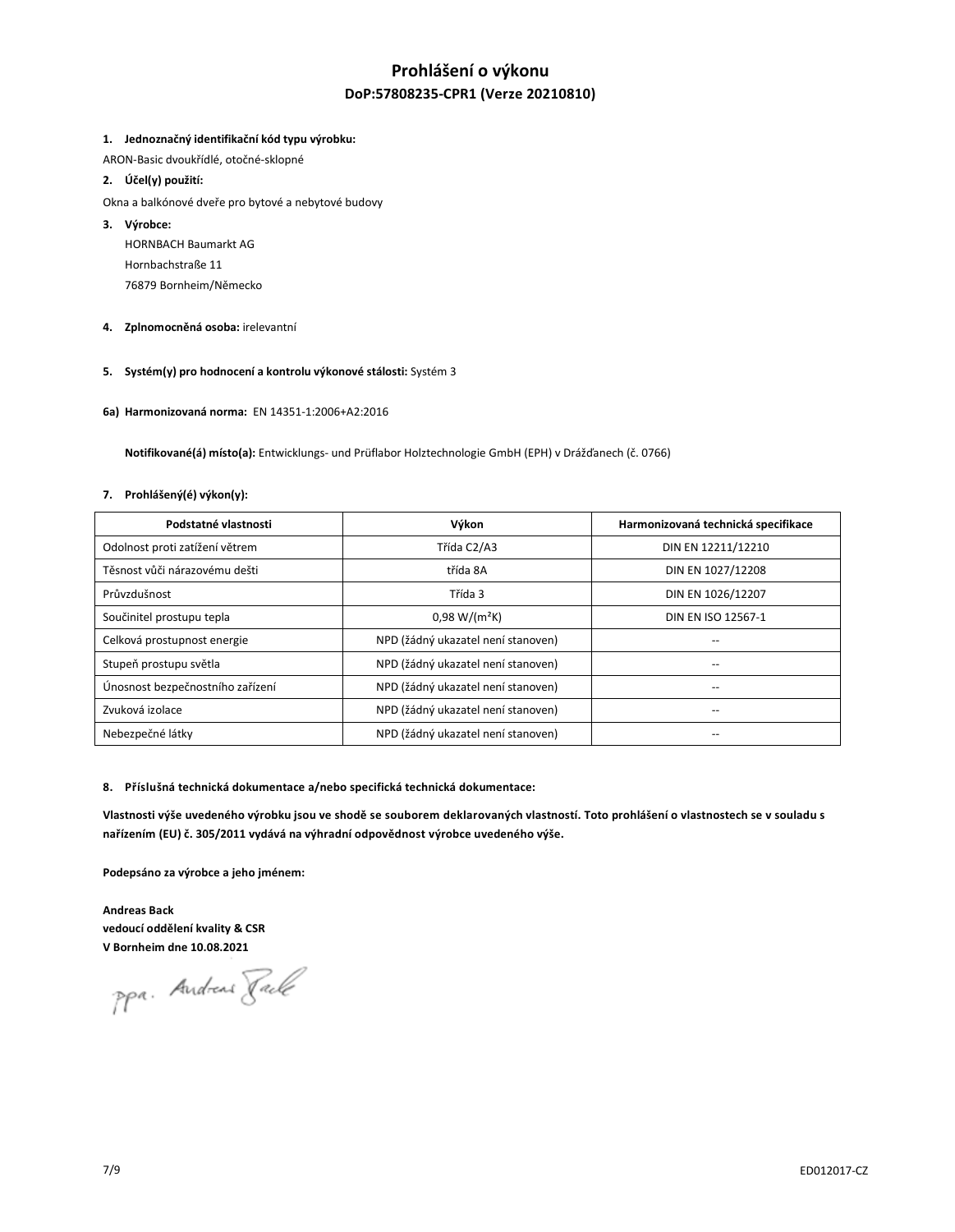# **Vyhlásenie o výkone DoP:57808235-CPR1 (Verzia 20210810)**

#### **1. Jednoznačný identifikačný kód typu výrobku:**

ARON-Basic 2-kr. otočné-sklopné

# **2. Účel(y) použitia:**

- Okná a presklené dvere pre bytové a nebytové priestory
- **3. Výrobca:** 
	- HORNBACH Baumarkt AG Hornbachstraße 11 76879 Bornheim/Germany
- **4. Splnomocnená osoba:** nevhodné
- **5. Systém(y) na hodnotenie a kontrolu trvanlivosti výkonu** Systém 3
- **6a) Harmonizovaná norma:** EN 14351-1:2006+A2:2016

 **Notifikované miesto(a):** Entwicklungs- und Prüflabor Holztechnologie GmbH (EPH) v Drážďanoch (č. 0766)

#### **7. Vyhlásený výkon(y):**

| Dôležité znaky                    | Výkon           | Harmonizovaná technická špecifikácia |
|-----------------------------------|-----------------|--------------------------------------|
| Odpor proti zaťaženiu vetrom      | Trieda C2/A3    | DIN EN 12211/12210                   |
| Utesnenie proti nárazom dažďa     | Trieda 8A       | DIN EN 1027/12208                    |
| Priepustnosť vzduchu              | Trieda 3        | DIN EN 1026/12207                    |
| Koeficient priechodu tepla        | $0.98 W/(m^2K)$ | DIN EN ISO 12567-1                   |
| Celkový stupeň priechodu energie  | <b>NPD</b>      | $-$                                  |
| Stupeň prenosu svetla             | <b>NPD</b>      |                                      |
| Nosnosť bezpečnostného zariadenia | <b>NPD</b>      | $-$                                  |
| Ochrana pred hlukom               | <b>NPD</b>      | $-$                                  |
| Nebezpečné látky                  | <b>NPD</b>      | --                                   |

#### **8. Vhodná technická dokumentácia a/alebo špecifická technická dokumentácia:**

**Uvedené parametre výrobku sú v zhode so súborom deklarovaných parametrov. Toto vyhlásenie o parametroch sa v súlade s nariadením (EU) č. 305/2011 vydáva na výhradnú zodpovednosť uvedeného výrobcu.**

**Podpísal(-a) za a v mene výrobcu:** 

**Andreas Back vedúci manažmentu kvality & CSR V Bornheim dňa 10.08.2021**

ppa. Andreas Fack